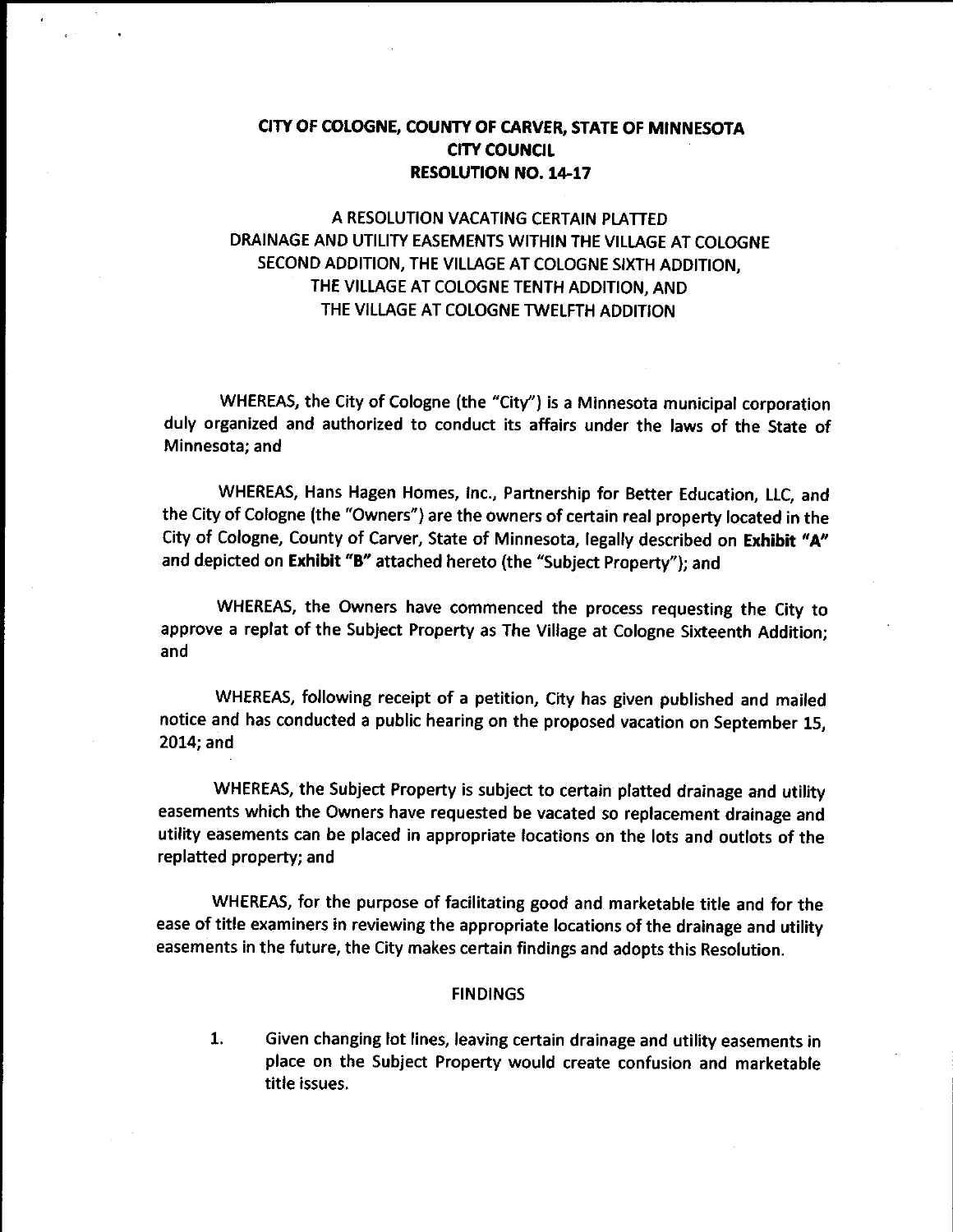- 2. In order to avoid confusion in the future for individuals and title examiners reviewing legal descriptions and easement boundaries, the City finds it in the public interest to vacate all of the drainage and utility easements on the Subject Property and have new and/or replacement drainage and utility easements contemporaneously placed over the lots in The Village at Cologne Sixteenth Addition.
- 3. This Resolution is adopted pursuant to the petition.
- 4. No part of the easements to be vacated terminates at or abuts public water.

#### RESOLUTION

- 1. Subject to approval and recording of the plat for The Village at Cologne Sixteenth Addition, the City approves the vacation of the drainage and utility easements on the Subject Property as legally described on Exhibit "A" and depicted on Exhibit "B" attached hereto.
- 2. The City Clerk is directed, pursuant to Minn. Stat. § 412.851, to prepare and submit <sup>a</sup> Notice of Completion of Proceedings to the Carver County Auditor to enter in the transfer records. The Notice of Completion of Proceedings shall be only released by the City and submitted to the Carver County Recorder for recording immediately prior to the recording of the plat of The Village at Cologne Sixteenth Addition. However, the Notice of Completion of Proceedings will not be released for processing and filing until Partnership for Better Education, LLC has signed a developer's agreement.

Adopted and approved by the City Council of the City of Cologne by a vote of  $\sqrt{2}$ ayes and  $\sigma$  nays on this 15<sup>th</sup> day of September, 2014.

 $\overline{\mathcal{L}}$ 

Matt Lein, Mayor

Attest:

Are Mieller

Sue Mueller, Deputy Clerk

 $M/\sqrt[m]{\mathbb{E} \ln n^{1/7}}$  Lein  $H\sqrt[q]{t}$  Meyer  $H\sqrt[q]{t}$  $\frac{\beta}{\text{Williams}}$  $M_{11}$  $\leftarrow$  McInnis  $S/N \leq \frac{N}{2}$  Evenski

http://clients.intranet.mhslaw.com/6/37696/draft documents/vacation of easement/resolution 09-04-14.docx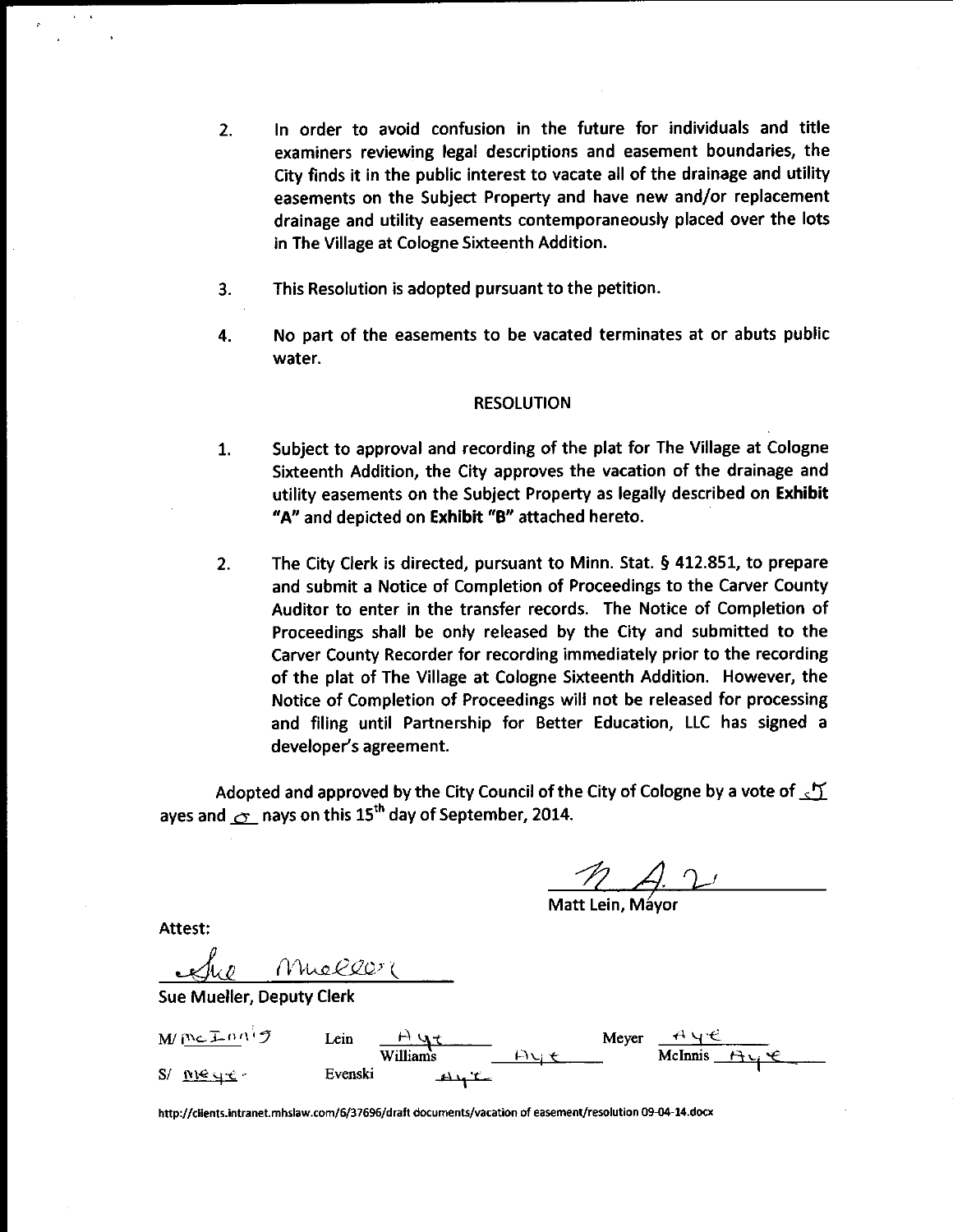#### EXHIBIT "A"

## LEGAL DESCRIPTION OF LOTS AND OUTLOTS ON WHICH DRAINAGE AND UTILITY EASEMENTS WILL BE VACATED

All drainage and utility easements as formerly donated and dedicated to the public over:

Outlot B, The Village at Cologne Second Addition

Outlot A, Lots <sup>1</sup> and 2, Block 1, The Village at Cologne Sixth Addition

Lot 1, Block 1, and Outlot A, The Village at Cologne Tenth Addition

Lot 1, Block 1, The Village at Cologne Twelfth Addition

Carver County, Minnesota